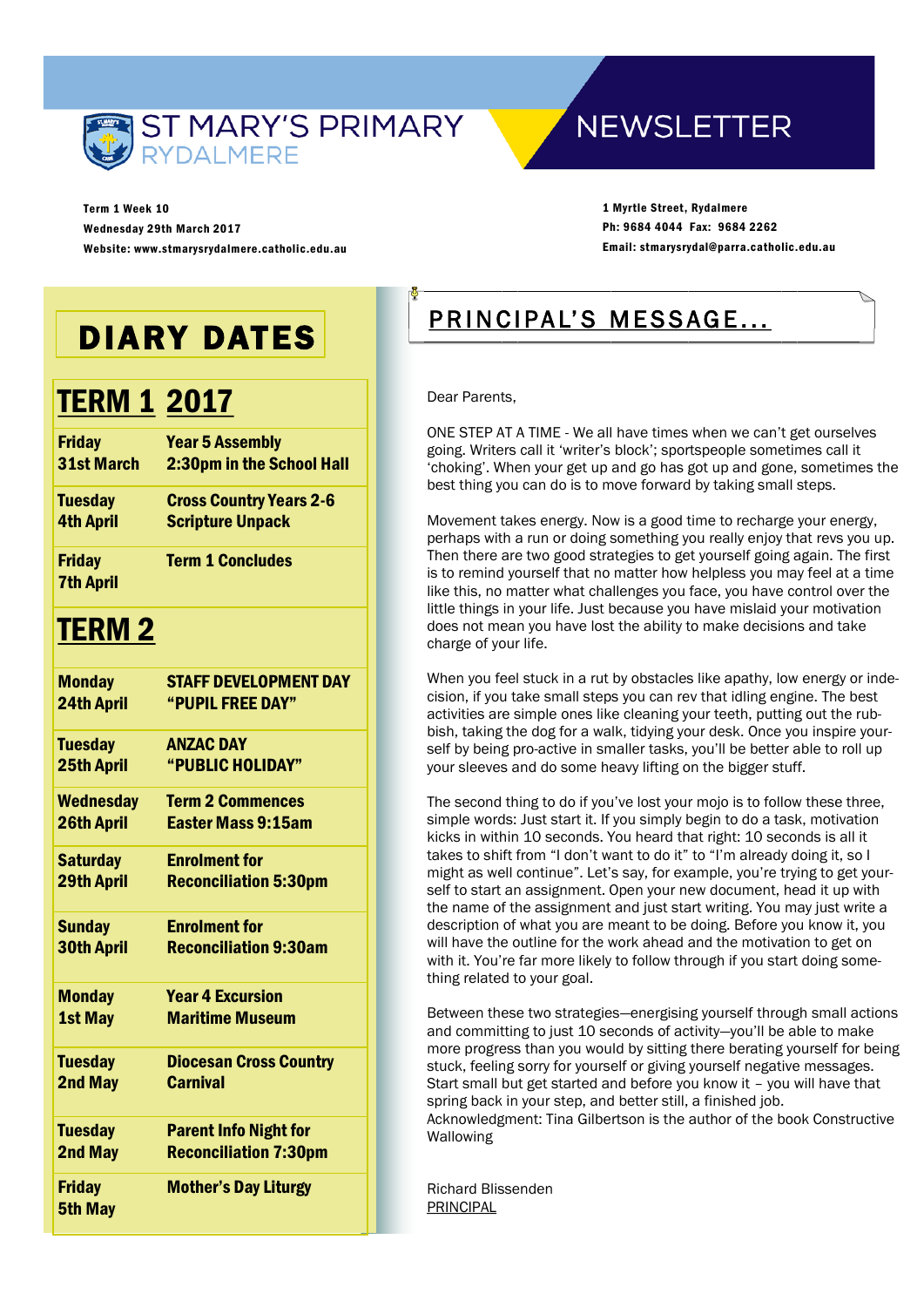# St Mary's Newsletter……

# STAFF DEVELOPMENT DAY TERM 2

Please note that there will be a Staff Development Day on Monday 24th April. Students will return for Term 2 on Wednesday 26th April. There is no school for students on Monday 24th April as the staff will be involved in professional learning on this day.

## PLANT STALL AT THE SCHOOL FETE

It's that time of year again to get your seedlings etc ready for the plant stall at our Fete in October.

At our last Fete we made over \$800 on our stall—fantastic!!

Of course that would be impossible to achieve without your amazing input.

I won't collect any plants until the day before the Fete unless it's absolutely necessary. I just wanted to get in early so you can start planting.

Feel free to give me a call if you have any questions.

Anne Marie Lyons—Stall Coordinator 0410 299 681

## COMMENCEMENT PARTY

On Friday 24th March, our P&F Committee hosted our "Annual Commencement Party." It was a fantastic night. A big thank you to everyone involved in the organisation of the night. From all accounts, a great time was had by all.

## CHURCH PROTOCOL

The Church is a place of reverence. The Blessed Sacrament is present in the Church. I would remind parents attending our school masses that coffee, food and chewing gum etc are forbidden in the Church. Talking and noise are also forbidden. It is important that parents and others set a good example to the children. *Fr Peter*

#### QUALITY CATHOLIC SCHOOLING (QCS) SURVEY

As you are aware 60 families were randomly selected to complete the Quality Catholic Schooling Survey. Thank you to those families who have been able to complete the survey. A reminder to the families who did receive the survey that the survey period closes this Friday at 4pm. Thank you for your assistance with this survey.

### AFTERNOON COLLECTION

Our thanks to families for your co-operation with our afternoon collection processes. Please remember that the pub has asked families NOT TO PARK BEHIND the pub for afternoon collection. This is their request. Families are also reminded not to collect children from other families, as this can cause confusion for parents and the school in knowing where children are located at collection time. Thank you for your understanding.

#### BABY NEWS

We would like to congratulate the Canale family, Annabella in 5L, on the birth of their baby son Antonio.

# *PRINCIPAL AWARDS TERM 1—Week 8*



KA Lara Kable & Imogen Samuel KT Xavier Cooper & Elodie Hackett 1F Olivia Boumalhab & Lachlan Pitchfork 1R Aimon Liu & Sebastien Pericaud 2B Jessica Anlezark & Sam Myhill 2MV Robert Flint & Ashley Adams 3G Lucas Piper & Rosalea Brownlie 3S Ruby Northwood & Vivian Kim 4J Brianna Ward & Lina Yoo 4K Sierra Lake & Maddison Fairall<br>5E Raymond Zhang & Catherine Li 5E Raymond Zhang & Catherine Lim 5L Jack Denholm & Amilia Garcia 6B Ethan Rauniyar & Alannah Cantrill 6W Liam Hardman & Ciara Kuys

# *CARE AWARDS TERM 1—Week 8*



- KA Chloe Chang & Ewan Jung
- KT Samuel Calveley & Mia Iacono
- 1F Brody Newby & Anna Ivanova
- 1R Mia Lucas-Brown & Finn Noone
- 2B Sebastian Jalil & Irene Baek
- 2MV Misha Kim & Eleanor Park<br>3G Sienna Trovato & Chad Cra
- Sienna Trovato & Chad Craze 3S Johnathan Kolosakas &
- Samuel Nassima 4J Gianluca Alcuri & Gordon Boulous
- 
- 4K Blake White & Elena Sheslow
- 5E Annalies Marsh & Max Cimillo
- 5L Mia Northwood & Jonas Pellegriti
- 6B Georgie Paspalas & Elana Lavaki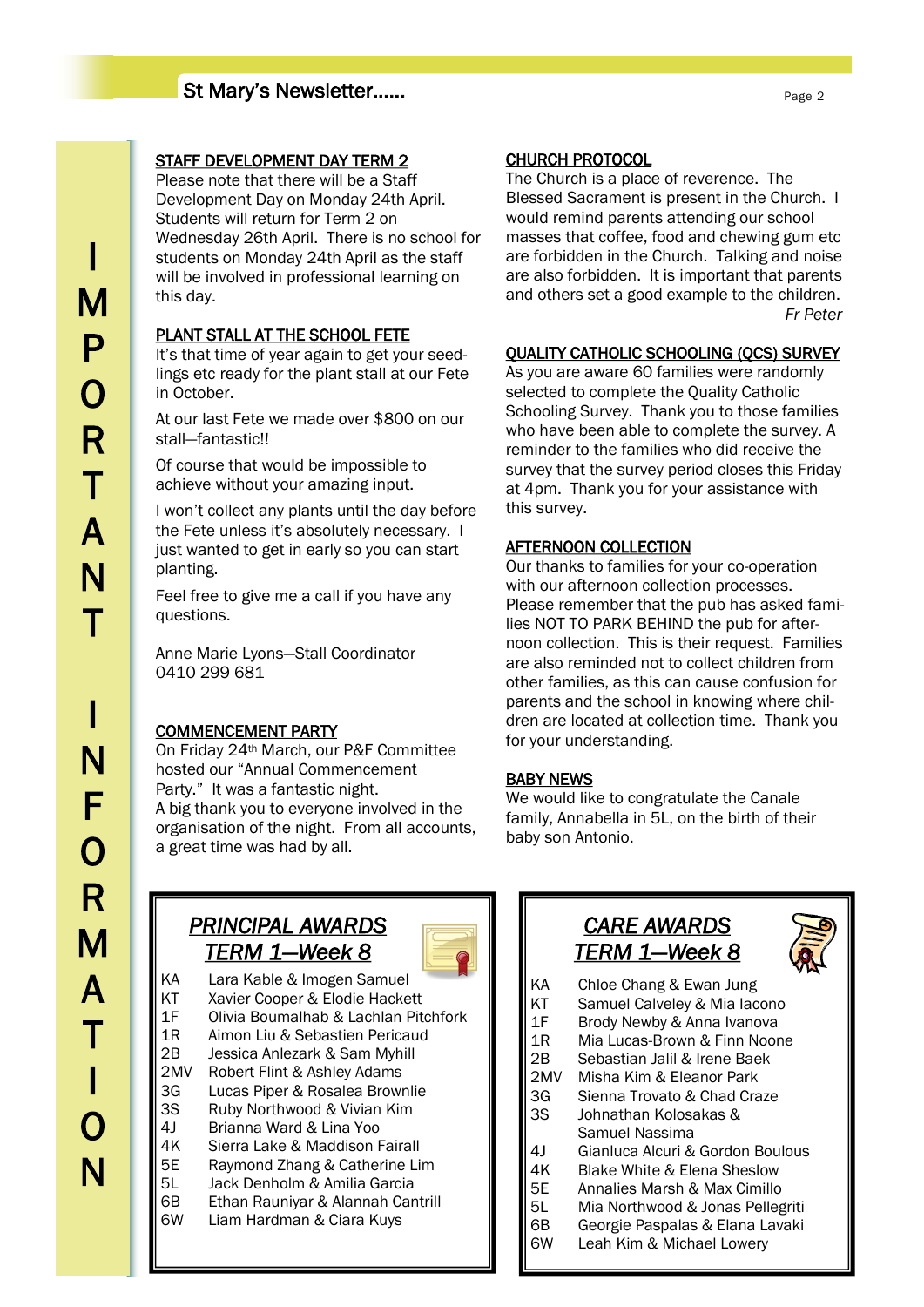# St Mary's Newsletter….

# PBL UPDATE...

#### Project Based Learning (PBL)

Last year the Stage 3 teachers joined many other schools across the Diocese in a 3-day workshop to learn how to implement Project Based Learning. So what is Project Based Learning in a nutshell? "It is a teaching method in which students gain knowledge and skills by working for an extended period of time to investigate and respond to an authentic, engaging and complex question, problem, or challenge." Stage 3 have begun to introduce this approach to learning, particularly in relation to the History, Geography and Science curriculum areas. Group work forms a significant part of PBL. The skills to work in a group are essential for today and the future as we are often asked or needed to work in group settings. Cooperating and sharing ideas is an integral part of PBL. Stage 3 began their PBL journey this year with a Project relating to working cooperatively in groups.

The Driving Question was: "How can we, as Project Based Learners, design a presentation or performance, to model effective group-working skills to our peers and teachers?" The following came from Stage 3's first project:

> ParTicipate CompromisE CooperAte ProbleM Solve LiSten TEAMS RESPECT

Each project begins with an entry event, something to ignite curiosity in the children. Then the driving question is presented and unpacked. We work through what the children know and need to know in order to investigate the question. Workshops or content is directed from this information. The children are aware of the expectations for the project through the rubric that will be used to assess them throughout the project as well as at the end. Every project finishes with a presentation to a real world audience, which may be peers or adults within and at times outside school.

Content knowledge is extremely important as well as skills such as Digital Literacy, Written Communication, Oral Communication, Collaboration, Work Ethic and Global Citizenship.

One question that we asked ourselves was, "How are we going to create an environment where the students will learn?"

As a stage we decided it was important to have common understanding and language for this, so we have organised our spaces into the following zones to help us work and organise our thoughts and information:

Watering Hole: The Watering Hole is an informal space where you can share information and discoveries. You can be both learner and teacher at the same time. This space can serve as a place for the sharing of ideas. Sometimes Watering Holes dry up and pop up elsewhere - keep your eye out. It is a partner voice zone.

Cave: The Cave is a private space where you can think, reflect and transform what you have learned so that you can understand and explain your new knowledge. This space is for private individual time. It is a silent zone.

Sandpit Studio: The Sandpit Studio is the place to create, play, experiment and discover. The sandpit is a place to be inventive. The place to discover new ideas and inventions. This space is a place where new ideas can be tested both as an individual or as a group. It is an inside voice zone.

Campfire: The Campfire is a space where people gather to learn from an expert. In days gone by, wise elders passed down insights through storytelling, and in doing so taught the next generation. In today's schools, the experts are not only teachers and guest speakers, but also the students. You are encouraged to share your learning with peers and teachers. It is a single voice zone.

Mountain Top: The Mountain Top is a place to present your findings and successes. To show your ideas to the group from one person to many and to sing your successes from the mountain top. We need to use a voice that is strong and clear.

Here are some thoughts from Stage 3 about our new way of teaching/learning..

"It's a good way to work with peers and present our work because it is a fun and visible way to present our findings."

"We are more responsible for ourselves and each other because we work in a team and we don't want to let each other down".

"It's a social way to learn and we benefit from other people's knowledge, skills and interests".

"Students have the opportunity to become independent as we are able to direct our learning with a focus in mind".

"We are able to share our learning - we have discovered that we are teachers as well as students".